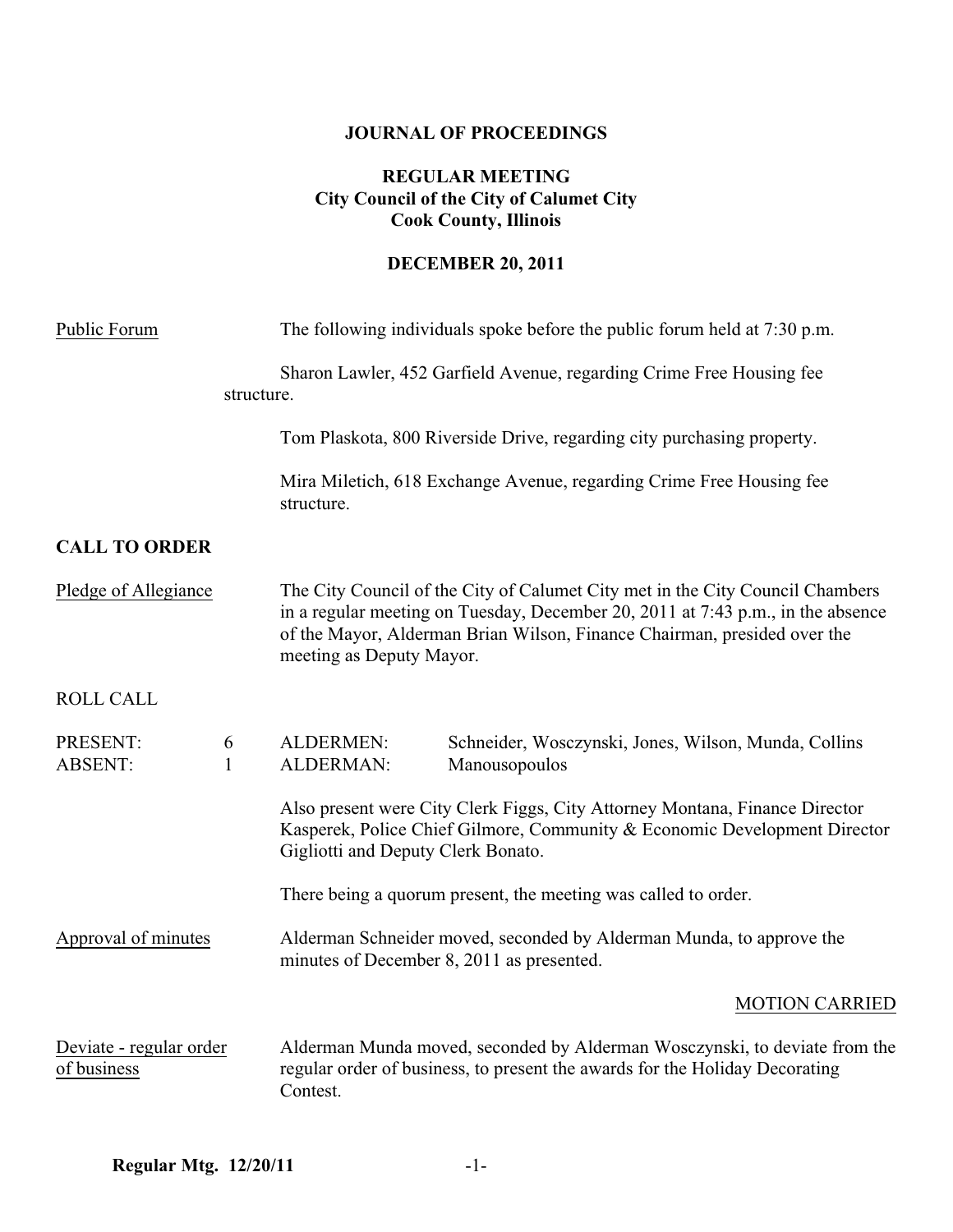The following are the 2011 Calumet City Christmas Home Decorating Contest winners.

## 1st Ward

- 1<sup>st</sup> Place: Adolph Aguliar 660 Greenbay
- 2<sup>nd</sup> Place: The Calzoni Family 460 Buffalo
- $3<sup>rd</sup>$  Place: Eric & Lola Walls 518 Price
- $2<sup>nd</sup>$  Ward
	- $1<sup>st</sup>$  Place: Eddie & Talisa Adigun 365 Saginaw
	- 2<sup>nd</sup> Place: JC Jefferson 1064 Memorial Drive
	- 3<sup>rd</sup> Place: Gloria Szablewski 460 Muskegon
- $3<sup>rd</sup>$  Ward
	- 1st Place: James Trayne 282 Cornell
	- 2<sup>nd</sup> Place: Jimmie Radcliff 398 Clyde
	- 3<sup>rd</sup> Place: Margaret Chavers 402 Clyde
- $4^{\text{th}}$  Ward
	- 1<sup>st</sup> Place: Nancy Ellis 499 Oglesby
	- $2<sup>nd</sup> Place: Michelle Holmes 543 Oglesby$
	- $3<sup>rd</sup>$  Place: Mika & Mark Hankton 560 Yates
- 5<sup>th</sup> Ward
	- $1<sup>st</sup>$  Place: Rodshell Howard 126 Detroit
	- 2<sup>nd</sup> Place: Marica & Kevin Kolczynski 308 Warren
	- 3<sup>rd</sup> Place: Carlos Najera & Cynthia Villasenor 26-157th Street
- $6<sup>th</sup>$  Ward
	- 1<sup>st</sup> Place: John Kresich 1379 Stanley
	- 2<sup>nd</sup> Place: Rachel Churila 1688 State Line
	- 3<sup>rd</sup> Place: W. M. Stone 954 Greenbay

## $7<sup>th</sup>$  Ward

- 1<sup>st</sup> Place: Leonard Modezejewski 816 Henry
- 2<sup>nd</sup> Place: Leroy Miller 1062-156th Place
- 3<sup>rd</sup> Place: Rita Gillespie 1334 Arthur

Return - regular order of Alderman Munda moved, seconded by Alderman Jones, to return to the regular business order of business.

### MOTION CARRIED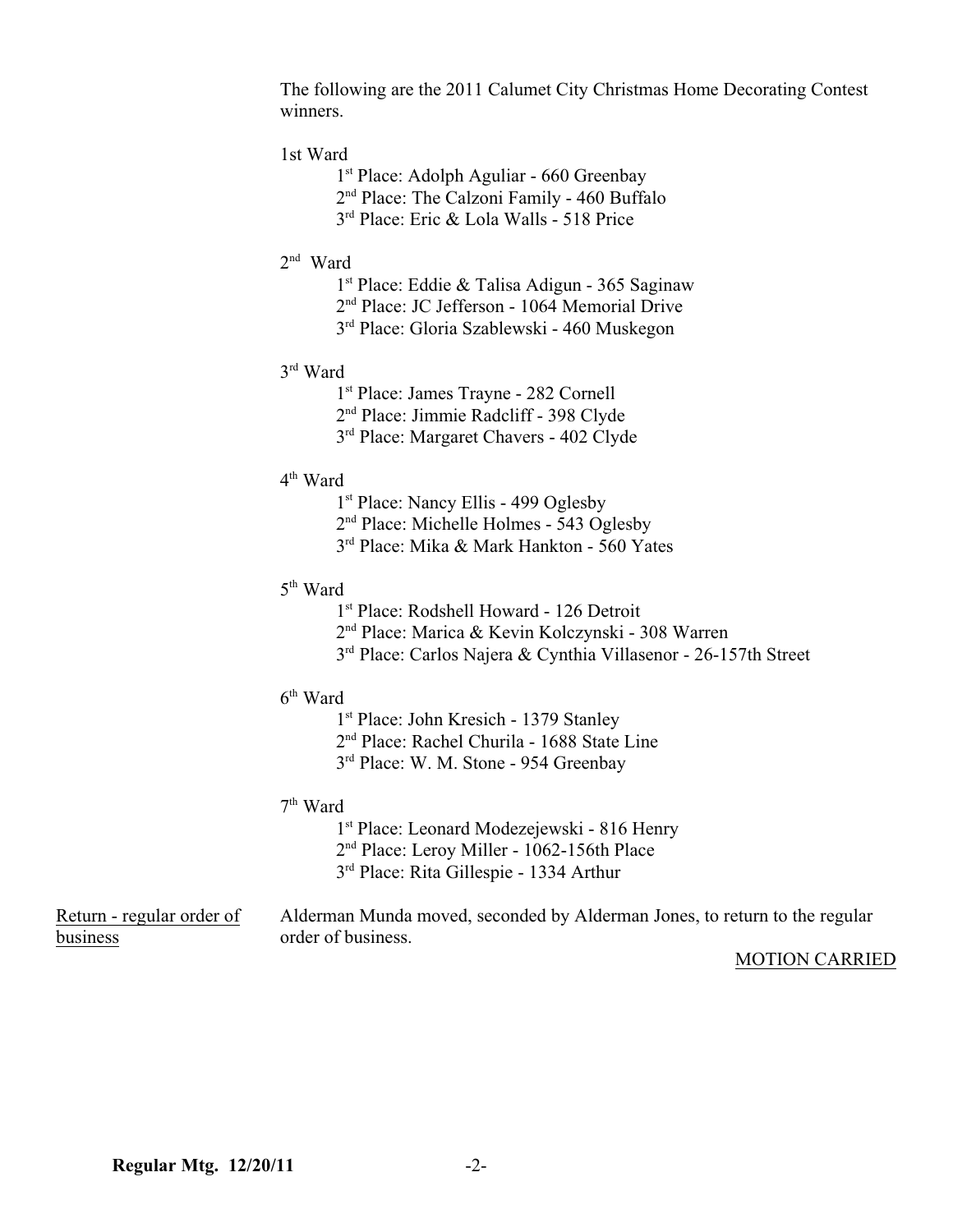# **REPORTS OF STANDING COMMITTEES**

| Finance              | Alderman Wilson had no report.                                                                                                                                                                                                                      |
|----------------------|-----------------------------------------------------------------------------------------------------------------------------------------------------------------------------------------------------------------------------------------------------|
| <b>Public Safety</b> | Alderman Wosczynski had no report.                                                                                                                                                                                                                  |
| Ord. & Res.          | Alderman Jones had no report.                                                                                                                                                                                                                       |
| H.E.W.               | Alderman Munda announced that the Maranatha Baptist Church located at 101<br>Pulaski Road will be having a Gift of Warmth Coat giveaway on Sunday,<br>December 25, 2011 from 11:00 a.m. to 1 p.m. For more information contact<br>$(708)$ 832-1847. |
| Permits & Licenses   | Alderman Collins had no report.                                                                                                                                                                                                                     |
| Public Works         | Alderman Manousopoulos was absent.                                                                                                                                                                                                                  |

# **CITY COUNCIL REPORTS**

| Commend J. Gigliotti<br>& N. Mika         | Alderman Schneider commended Jim Gigliotti and Nancy Mika for organizing<br>the 2011 Holiday Decorating Contest.                                                                                             |
|-------------------------------------------|--------------------------------------------------------------------------------------------------------------------------------------------------------------------------------------------------------------|
| Commend J. Gigliotti<br>& N. Mika         | Alderman Wosczynski thanked Jim Gigliotti and Nancy Mika for coordinating<br>the 2011 Holiday Decorating Contest. She also thanked all the residents that<br>participated in the holiday decorating contest. |
| 2 <sup>nd</sup> Ward Toy Drive            | Alderman Wosczynski announced that December 20, 2011 is the last day for<br>participating in the 2 <sup>nd</sup> Ward Toy Drive.                                                                             |
| Prepare resolution<br><b>Chester Plys</b> | Alderman Wosczynski moved, seconded by Alderman Munda, to prepare a<br>Resolution in memory of Chester Plys.                                                                                                 |
|                                           | <b>MOTION CARRIED</b>                                                                                                                                                                                        |
| Merry Christmas                           | Alderman Wosczynski wished all the residents a Merry Christmas, Happy<br>Kwanza, Happy Hanukah and Feliz Navidad. She wished all the residents a<br>Healthy, Happy and Blessed New Year in 2012.             |
| Thank J. Gigliotti<br>& N. Mika           | Alderman Jones thanked Jim Gigliotti and Nancy Mika for their hard work in the<br>2011 Holiday Decorating Contest.                                                                                           |
| Merry Christmas                           | Alderman Jones wished his colleagues and residents a Merry Christmas and best<br>wishes in the new year 2012.                                                                                                |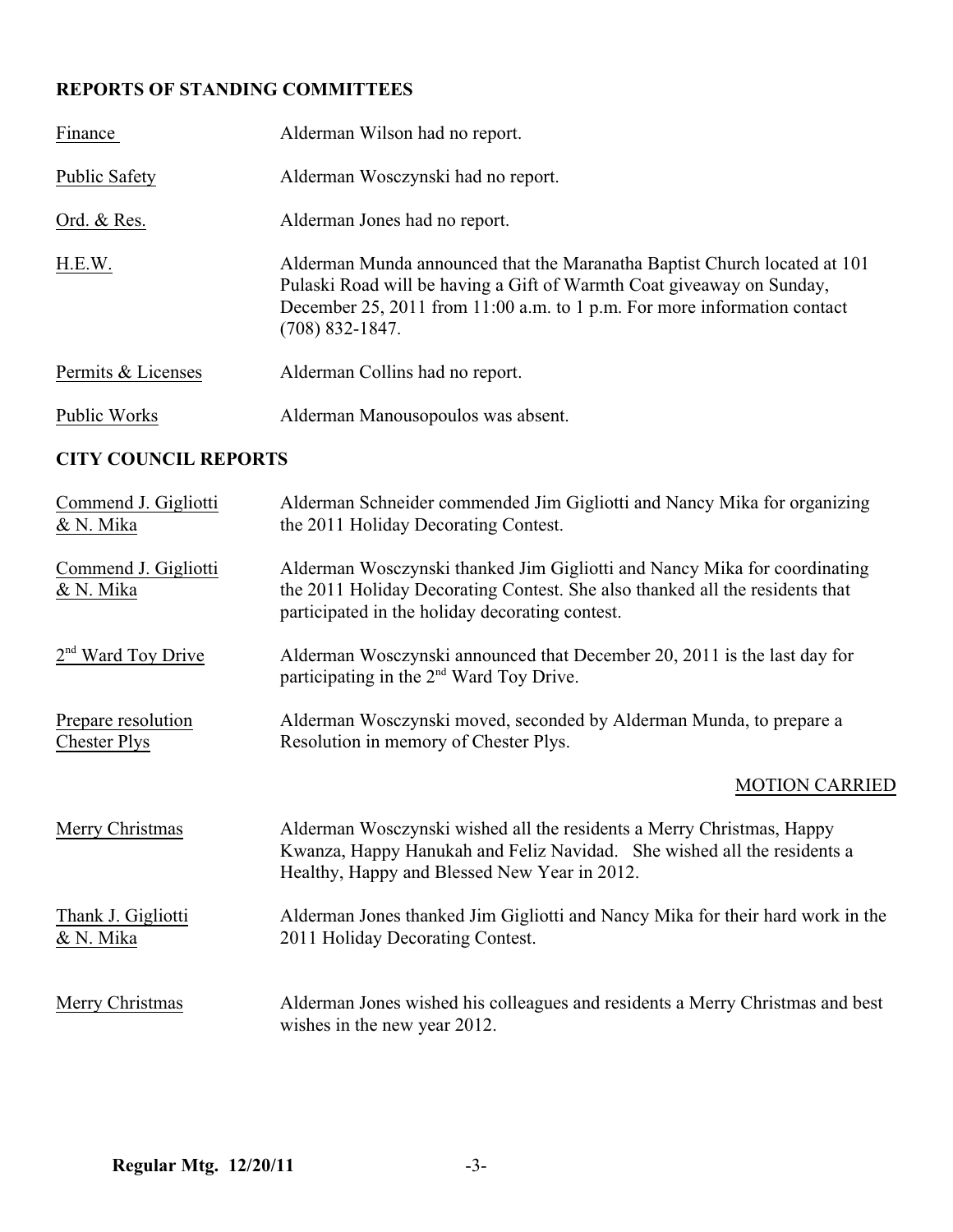| Thank Pastor Graham                                           | Alderman Wilson thanked Pastor Archie Graham, God's Word Christian Center,<br>675 Wentworth, for hosting his holiday turkey give away held on December 16,<br>2011. He thanked everyone who participated and sponsored the event. |  |  |
|---------------------------------------------------------------|-----------------------------------------------------------------------------------------------------------------------------------------------------------------------------------------------------------------------------------|--|--|
| Merry Christmas                                               | Alderman Wilson wished all the residents a Happy Holidays and a prosperous and<br>healthy new year.                                                                                                                               |  |  |
| Honorable mention<br>Kasperek family/holiday<br>decorating    | Alderman Munda gave an honorable mention for the Kasperek family for<br>decorating for the holidays.                                                                                                                              |  |  |
| Merry Christmas                                               | Alderman Collins wished his colleagues and residents a very blessed Christmas<br>and a Happy New Year.                                                                                                                            |  |  |
| <b>INFORMATIONAL ITEMS TO BE ACCEPTED AND PLACED ON FILE:</b> |                                                                                                                                                                                                                                   |  |  |
| City Clerk Figgs/submitting<br>monthly report/Nov. 2011       | Submitting Monthly Report for November, 2011.                                                                                                                                                                                     |  |  |
| City Clerk Figgs/contacting<br>contacting cable companies     | RE: Contacting Cable companies.                                                                                                                                                                                                   |  |  |
| Accept $&$ place on file                                      | Alderman Jones moved, seconded by Alderman Wosczynski, to accept the                                                                                                                                                              |  |  |

# MOTION CARRIED

## **NEW BUSINESS**

| Release title/water dept. | Alderman Jones moved, seconded by Alderman Wosczynski, to direct the City       |
|---------------------------|---------------------------------------------------------------------------------|
| vehicles                  | Clerk to release titles on the following vehicles from the water department and |
|                           | remove from the city insurance: 1995 Ford (9689), 1994 Ford (3369) & 1996       |
|                           | Ford (5793).                                                                    |

communications and place on file.

## MOTION CARRIED

## **RESOLUTIONS AND ORDINANCES**

|                                                                            | Res. #1: terminating various Resolution of the City of Calumet City Terminating Various Debt Service Funds                                |  |  |
|----------------------------------------------------------------------------|-------------------------------------------------------------------------------------------------------------------------------------------|--|--|
| debt service funds                                                         | and transferring the balances therein into the General Corporate Fund.                                                                    |  |  |
| $(Res. \#11-60)$                                                           | (see attached Resolution 4A)                                                                                                              |  |  |
| Ord. $#2$ : handicap parking<br>by adding: 1474 Freeland<br>$(Ord #11-70)$ | Ordinance amending Chapter 90 of the Municipal Code of the City of Calumet<br>City, by adding: 1474 Freeland. (see attached Ordinance 4B) |  |  |
| Pass Resolution/Adopt                                                      | Alderman Jones moved, seconded by Alderman Wosczynski, to pass the                                                                        |  |  |
| Ordinances                                                                 | Resolution and adopt the ordinance, without the necessity of prior posting.                                                               |  |  |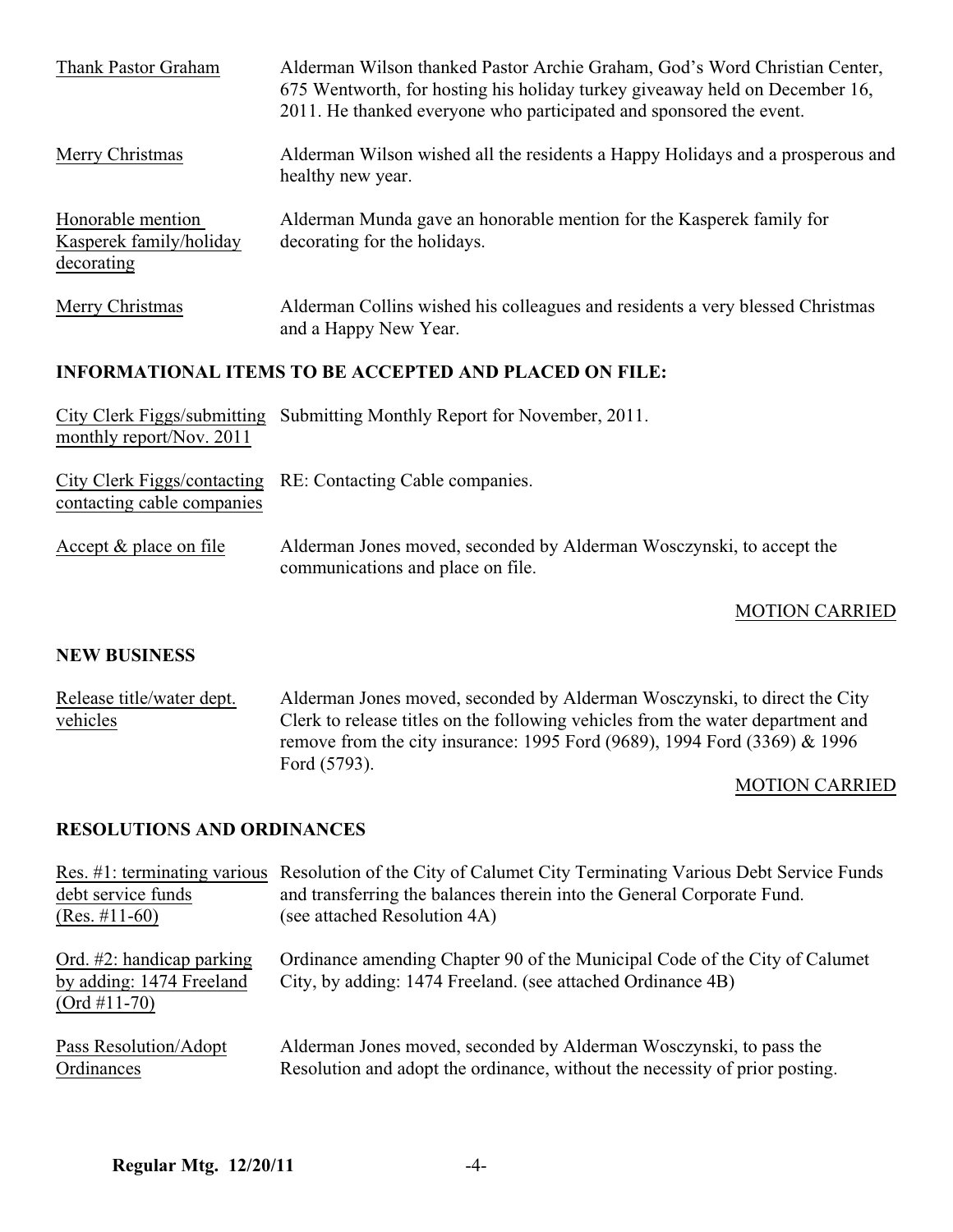# ROLL CALL

| ALDERMEN: | Wosczynski, Jones, Wilson, Munda, Collins, Schneider    |
|-----------|---------------------------------------------------------|
| ALDERMEN: | <b>None</b>                                             |
| ALDERMAN: | Manousopoulos<br>- - - <del>- -</del> - - - - - - - - - |
|           |                                                         |

# MOTION CARRIED

## **FINANCIAL MATTERS**

| #1: Remit payment/<br>Eco-Clean/\$27,648.00                                          | Approve payment to Eco-Clean Maintenance for police department cleaning<br>and direct the City Treasurer to remit payment in the amount not to exceed<br>\$27,648.00 from August 1, 2011 to April 30, 2012 and charge to account<br>#010-60-2-345.                                     |
|--------------------------------------------------------------------------------------|----------------------------------------------------------------------------------------------------------------------------------------------------------------------------------------------------------------------------------------------------------------------------------------|
| #2: Remit payment/<br>IMRF/\$571,164.15                                              | Authorize the City Treasurer to remit payment to the Illinois Municipal<br>Retirement fund in an amount of \$571,164.15 to pay off the city's Regular ERI<br>obligation. The expense should be charged to account $\#061-07-01-180$ - Pension<br>Contributions - participating (IMRF). |
| #3: Remit payment/<br>Holland Asphalt/\$3,800.00                                     | Approve Holland Asphalt Services to reinforce berm behind 1678 Shirley Drive<br>and install grass mat and seed and direct the City Treasurer to remit payment in<br>the amount not to exceed $$3,800.00$ and charge to account $#010-99-2-990$ .                                       |
| #4: Remit payment/<br>Robinson Engineering/<br>\$10,723.85                           | Approve payment #6 for construction engineering on the River Oaks Drive at<br>Paxton Avenue project to Robinson Engineering, Ltd. in the amount of<br>\$10,723.85 and charge to account #098-09-2-600.                                                                                 |
| #5: Approve payroll                                                                  | Approve payroll (\$772,385.00)                                                                                                                                                                                                                                                         |
| $#6$ : Approve bill listing                                                          | Approve bill listing (\$145,610.12)                                                                                                                                                                                                                                                    |
|                                                                                      | #7: Approve legal bill listing Approve legal bill listing (\$2,119.82)                                                                                                                                                                                                                 |
| $#8$ : Approve extension of<br>engagement letter for J.<br>Kasperek Co. thru 6/30/12 | Approve the extension of engagement letter for John Kasperek Co. Inc. with the<br>City Treasurer's Office with a six-month extension through June 30, 2012 and<br>direct the City Treasurer to remit payment in the amount as stated in the<br>communication.                          |
| #9: Remit payment/Harris<br>\$7,995.00                                               | Approve the payroll upgrade with Harris and direct the City Treasurer to remit<br>payment in the amount not to exceed \$7,995.00 and charge to account<br>#010-99-2-630.                                                                                                               |
| Approve financial matters<br>#1 thru #7 & #9                                         | Alderman Schneider moved, seconded by Alderman Jones, to approve financial<br>matters items $#1$ thru $#7$ and item $#9$ and direct the City Treasurer to remit<br>payment and charge the appropriate account.                                                                         |